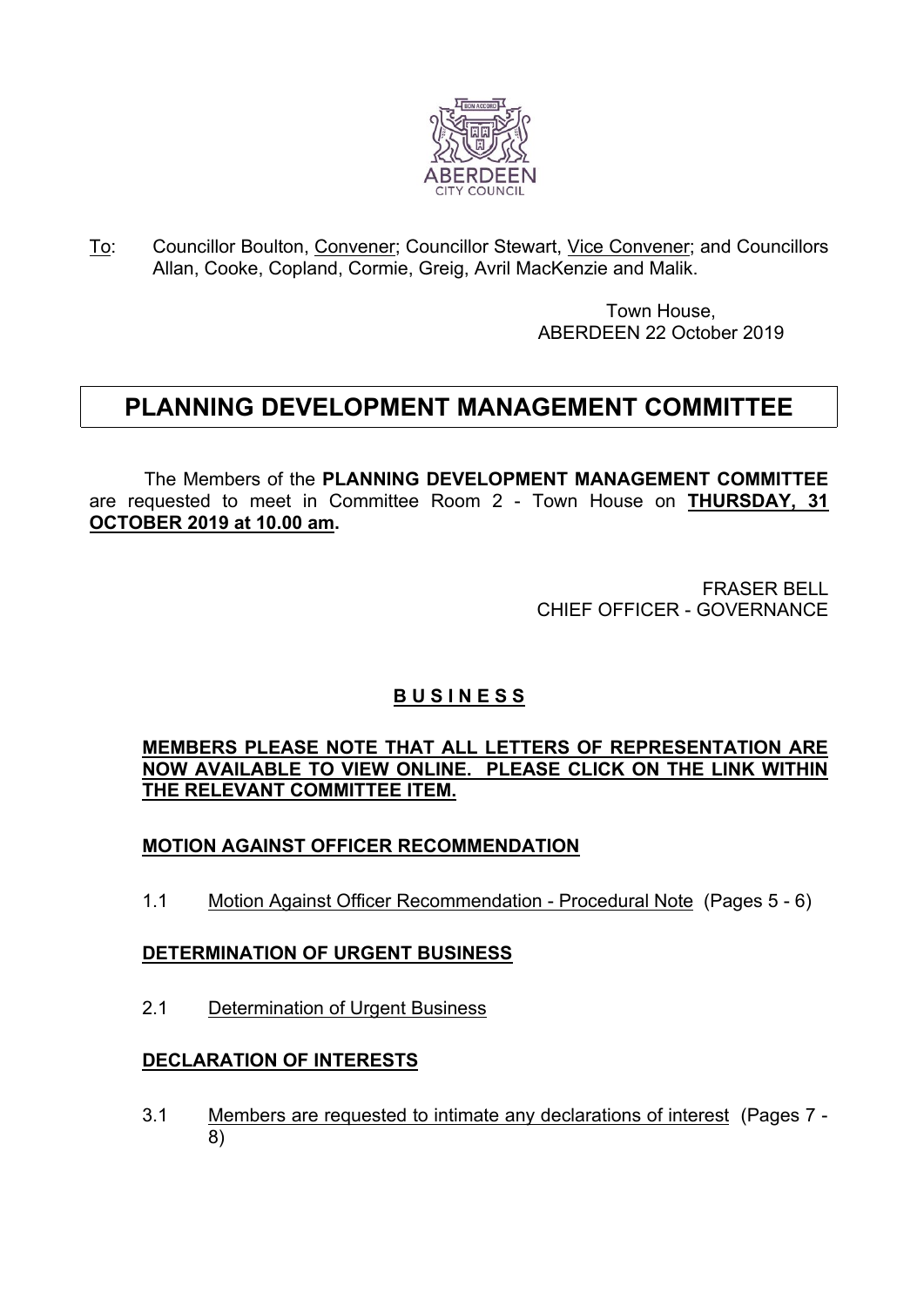#### **MINUTES OF PREVIOUS MEETINGS**

4.1 Minute of Meeting of the Planning Development Management Committee of 19 September 2019 - for approval (Pages 9 - 14)

## **COMMITTEE PLANNER**

5.1 Committee Planner (Pages 15 - 16)

## **WHERE THE RECOMMENDATION IS ONE OF APPROVAL**

6.1 Detailed Planning Permission for installation of roof lights and external escape stairs, formation of dormers to rear and increase roof height of rear hall - 164-170 Spital Aberdeen (Pages 17 - 22)

Planning Reference – 191310

All documents associated with this application can be found at the following link and enter the reference number above:- [Link.](https://publicaccess.aberdeencity.gov.uk/online-applications/)

Planning Officer: Dineke Brasier

6.2 Detailed Planning Permission for redevelopment of an existing site for erection of 10 residential flats over 3 storey's including demolition and all associated works - 15 Maberly Street Aberdeen (Pages 23 - 34)

Planning Reference – 190982

All documents associated with this application can be found at the following link:- [Link.](https://publicaccess.aberdeencity.gov.uk/online-applications/)

Planning Officer: Aoife Murphy

6.3 Detailed Planning Permission for change of use from class 1 (shops) to form one residential flat (sui generis), to include infill of existing shop front and alterations to rear windows - 80 Great Northern Road Aberdeen (Pages 35 - 46)

Planning Reference – 190768

All documents associated with this application can be found at the following link and entering the reference number above:- [Link.](https://publicaccess.aberdeencity.gov.uk/online-applications/)

Planning Officer: Alex Ferguson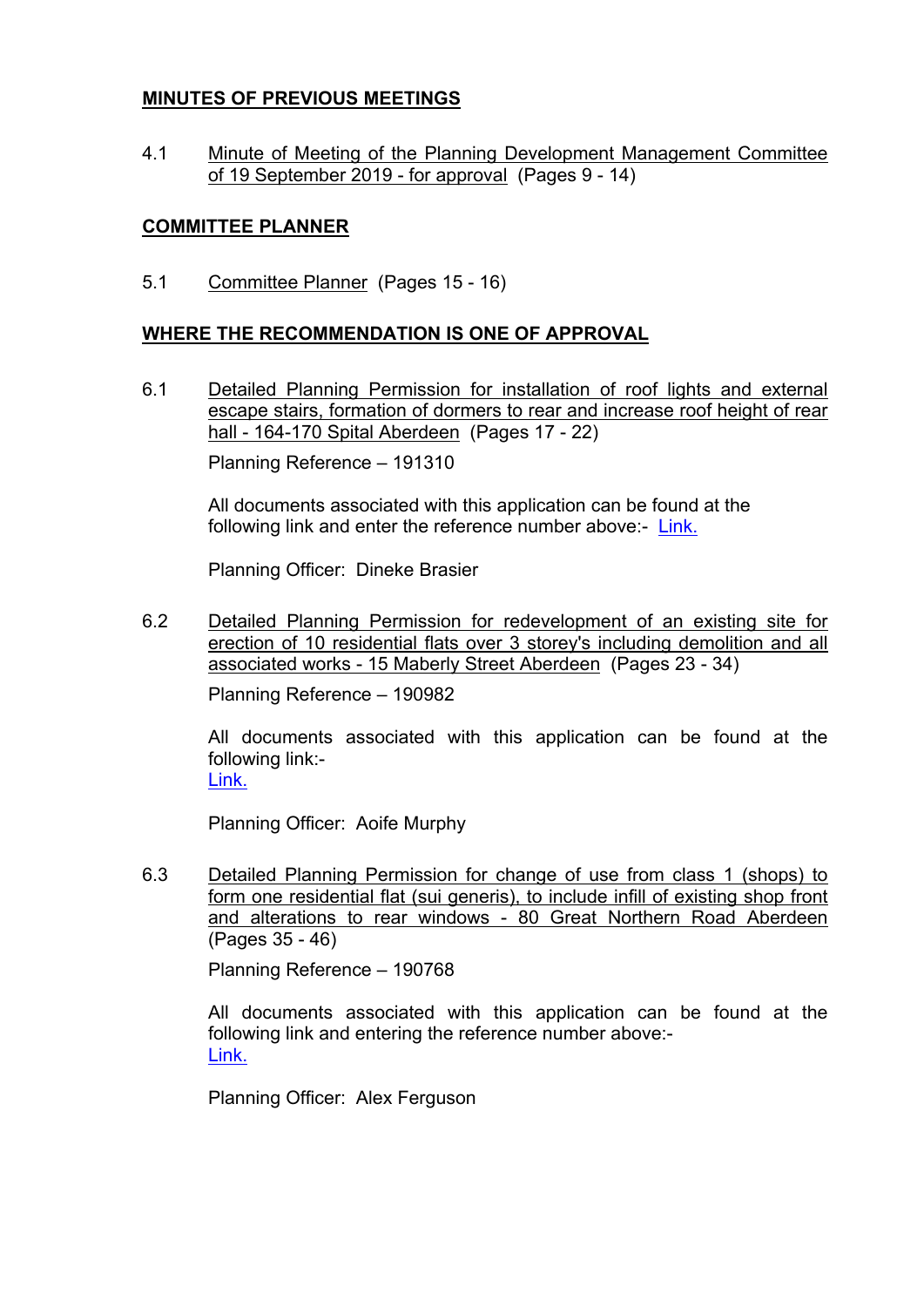6.4 Detailed planning permission - approval of matters specified in condition 1(iv) (Construction Method Statement) related to Planning Permission in Principle P120491 for the erection of a dwellinghouse - Bieldside Lodge Aberdeen (Pages 47 - 60)

Planning Reference – 190917

All documents associated with this application can be found at the following link by entering the reference number above:- [Link.](https://publicaccess.aberdeencity.gov.uk/online-applications/)

Planning Officer: Lucy Greene

#### **WHERE THE RECOMMENDATION IS ONE OF REFUSAL**

7.1 Detailed Planning Permission for Erection of residential development comprising 41 residential flats set over 4 storeys; formation of car parking area, landscaping and all associated infrastructure works - 22 Kings Gate (Pages 61 - 80)

Planning Reference – 181699

All documents associated with this application can be found at the following link and enter the reference number above:- [Link.](https://publicaccess.aberdeencity.gov.uk/online-applications/)

Planning Officer: Jamie Leadbeater

7.2 Detailed Planning Permission for change of use from amenity land to industrial including installation of security fence around enlarged site; formation of yard space and car parking (partly retrospective) - Woollard And Henry, Stoneywood Park (Pages 81 - 92)

Planning Reference – 191010

All documents associated with this application can be found at the following link and entering the reference number above:- [Link.](https://publicaccess.aberdeencity.gov.uk/online-applications/)

Planning Officer: Robert Forbes

7.3 Detailed planning permission for change of use from class 1 (shops) to hot food takeaway (sui generis) and installation of ventilation duct - 268 Clifton Road Aberdeen (Pages 93 - 100)